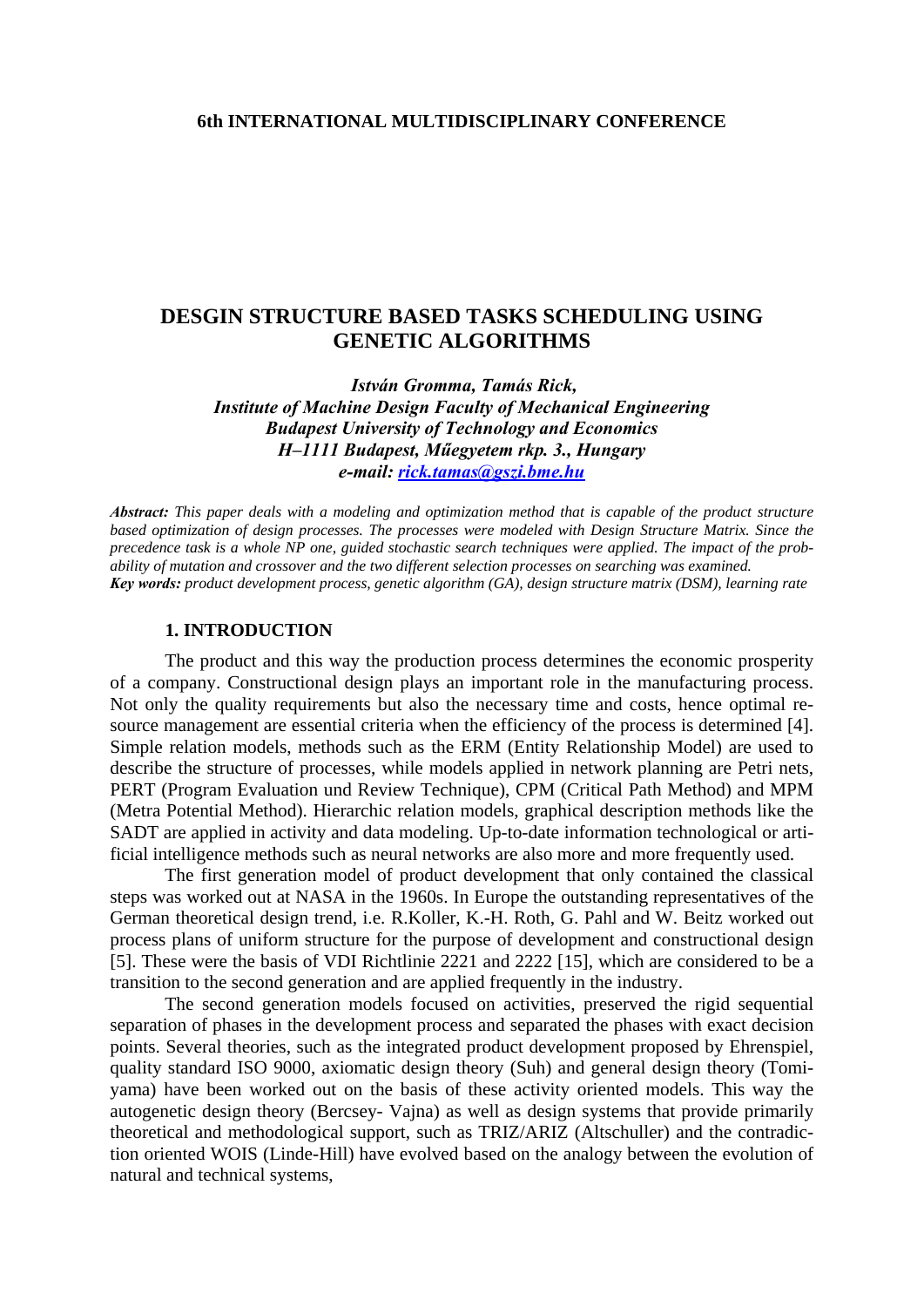The third generation phase gate models that allow the overlapping of phases and activities and the flexible transformation of the process model dependant on the task, company and risk were developed from the second generation models. Decisions in the model also depend on the optimal process of the whole development project. Two applications of these third generation models are QS9000 and VDA 4.3.

The development trend of methods inevitably show that there is an increasing need for the decomposition of processes to the smallest available details, for the consideration of the costs, resources and time of the process and for the dynamic optimization of the process according to these parameters. Processes can be rather long and costly, so finding optimal schedules is crucial in product success over competitors. There are many possible objectives when considering a project precedence problem. These include minimizing process cost, minimizing variation of resource profiles, or minimizing project duration. In particular, minimizing project duration or makespan is of strategic significance in the stage of product planning for product development problems.

#### **2. MODELLING**

Process elements, the logical relations of which are defined in rules, are applied in process modeling and description [5]. The most wide spread, standardized process modeling method is the SADT (Structured Analysis and Design Technique) [9], which is one of the Multiple Activity diagram techniques. SADT is a graphical method and is similar to data flow and structure diagrams, although it is more general and uniform. It has disadvantages since it is vast, difficult to handle and to modify due to graphical and hierarchical mapping (only a limited number of boxes can be illustrated on the given sheet size). Since handling the costs, time and resources is important from the aspect of design processes, these factors should be presented in a way that makes exact description and optimization possible. This task can be solved with using the Design Structure Matrix (DSM).

## **3. DESIGN STRUCTURE MATRIX**

Stewart [12] has used DSM for the first time to describe informational and organizational relations. The DSM method is based on the fact that the sequence of activities can be rearranged on the basis of the relations among the design processes of the product elements. This way the whole process is easier to understand and becomes shorter (cheaper). A matrix with the following parameters was used in the description of the relation among the structural elements of the product to be designed:

The main structural elements (S.E.) of the product  $A_i$  (i=1,2,...,n) define the matrix shown in Figure 3. The elements of the diagonal represent themselves, hence  $a_{ii}=0$  (i=j). The other elements of matrix A reveal the relations between the main structural elements. If the structure elements provides information for  $A_i$ ,  $a_{ii}=1$  otherwise  $a_{ii}=0$  meaning that there is no connection between elements  $A_i$  and  $A_j$ . If  $a_{ij}=1$  and  $i < j$  are valid for one element in the matrix, it is supposed to be above the diagonal and refers to a feed forward relation. While if  $i > j$ , the element is below the diagonal and refers to feedback or to a cycle. In case of a cycle the number of supposed cycles based on the current sequence can be given (see Figure 3).

If the description of the method is applied, Figure 2 can be transformed into the matrix revealed in Figure 3 and vice versa.

Further information, such as the time and cost of design, can be assigned to the matrix elements. These pieces of information are shown in Figure 4, in the second (time) and third (cost) columns of the matrix. The relations plotted in DSM can be transformed into graphical form in the way revealed in Figure 3.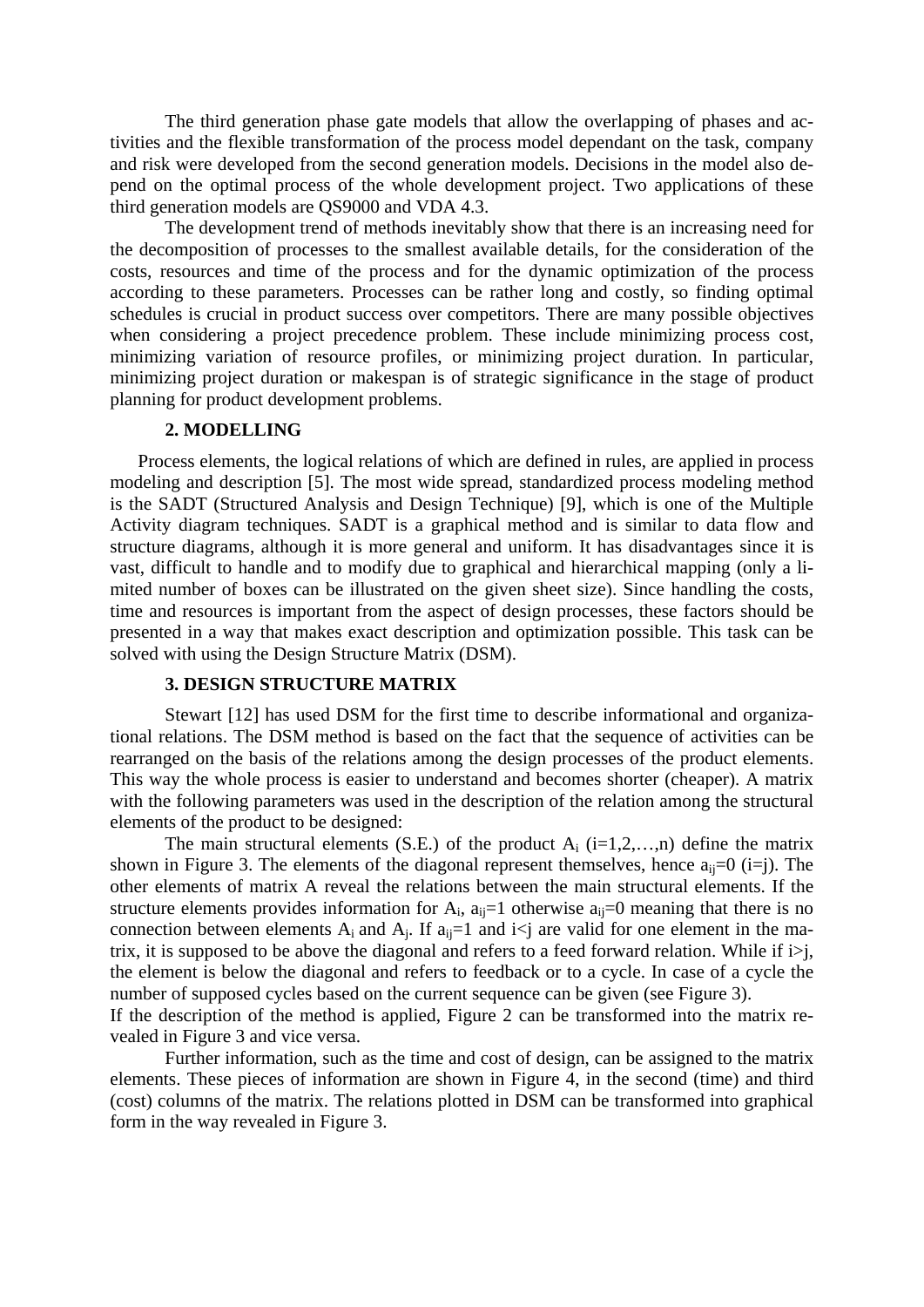

Fig. 2 Process blocks



Fig. 3 Interpretation of relations

When the matrix is produced, the number and 'size' of feedbacks (containing more elements) is huge due to the precedence, hence more time is required and the costs are also higher. An example is shown in Figure 4, in the 20-8 and 18-5 column-row combinations. From the aspect of information flow it is rather disadvantageous if the cycles cross. This results in increased costs and chaotic events, as well during the planning process due to information redundancy and uncertainty. An example for this phenomenon is revealed in Figure 4, where cycle 20-14 crosses cycle 17-10.



Fig. 4 DSM example

The aim is to produce a sequence of DSM elements in which the number of feedbacks and crossovers is minimal, while costs and required time is also decreased. It has been shown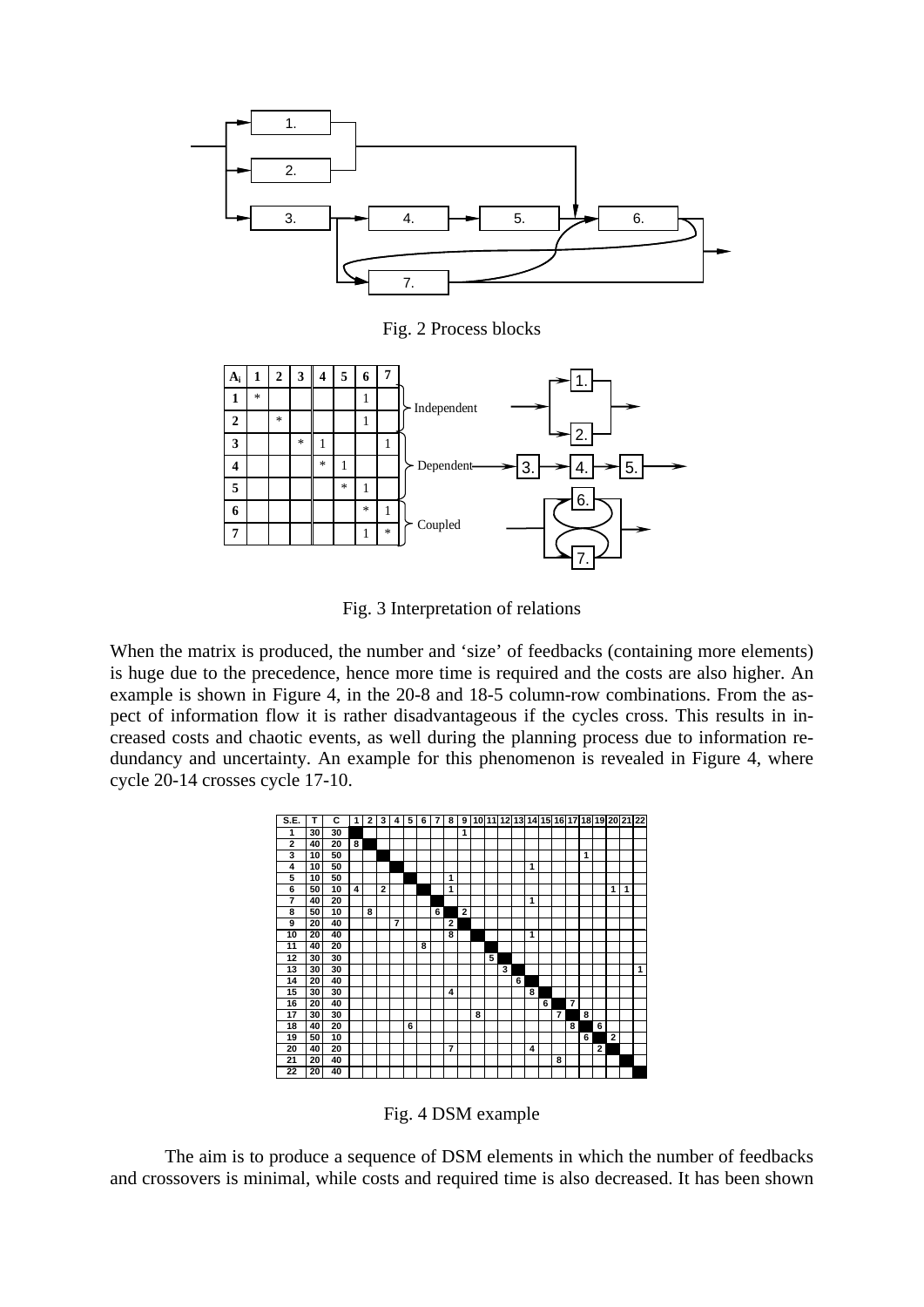earlier that the scheduling problem subject to precedence and resource constraints is NP-Hard [6] [7], leaving exact methods time consuming and inefficient at solving large problems and real-world applications. This task requires an optimizing algorithm that can also solve robust tasks, as well and is capable of fast optimization when there are more, weighted aims. Hence genetic algorithms (GA) have been chosen for the optimization task [11]. Since the applicability of GAs depends on the type of the task, preliminary examination is necessary for the correct setting of algorithm parameters (mutation and crossover probability, selection procedures).

## **4. GENETIC ALGORITHMS**

A genetic algorithm is a search method that first of all maps a wide range of allowed solutions randomly. After an evaluation it chooses the ones from the range that are most capable of living and it recombines and mutates them in a way that the results are almost optimal solutions. Genetic algorithms use the principles of biological evolution during stochastic searching and optimization [8, 10].

## *4.1 Coding*

Genetic algorithms usually work with the parameters to be optimized in a coded form (e.g. binary or gray coding) and not directly but in case of precedence optimization this is not effective [2, 3]. In this case a gene of "individual" (a given sequence, a solution of the search space) consists of the numbers of structural elements (chromosome) in an uncoded way. *4.2 Selection* 

The efficiency of two selection methods was examined among the individuals of the initial population, which is formed randomly, after evaluation. "Better Half" [1] selection was one of these methods, where the better half of the population is selected to operate further genetic operators. The other type is "Tournament" [14], where the capability of living of the two individuals chosen randomly is compared and the better one makes it to the next step. *4.3 Crossover* 

During crossover the genetic information is interchanged between the two individuals and a new individual is formed. The algorithm carries out crossover with a so called position based crossover method [13]. This means that the algorithm chooses chromosomes randomly from one parent and these are rewritten in the child's gene in the selected places. The remaining places are filled with the other parent's elements in a way that the sequence is checked and the first chromosome not present in the child is placed in the child's first free chromosome place.

## *4.4 Mutation*

During mutation the algorithm chooses two chromosomes randomly in the child produced in a crossover and swaps the values of the chromosomes. This is the order based mutation [13].

#### *4.5 Evaluation*

The different evaluation methods are detailed in Chapter 5.

## **5. EXAMINATIONS**

Position based crossover and order based mutation were used in our examinations. The impact of mutation, crossover parameters and the two different selection processes was examined.

#### *5.1 Testing parameter values and selection processes*

First of all the impact of the change in the ratio of the probability of mutation and crossover (0.1/0.9; 0.2/0.8; 0.25/0.75; 0.3/0.7; 0.4/0.6) was examined simultaneously with the efficiency of the "Better Half" and the "Tournament" selection in case of different matrix dimensions (10, 12, 16, 22).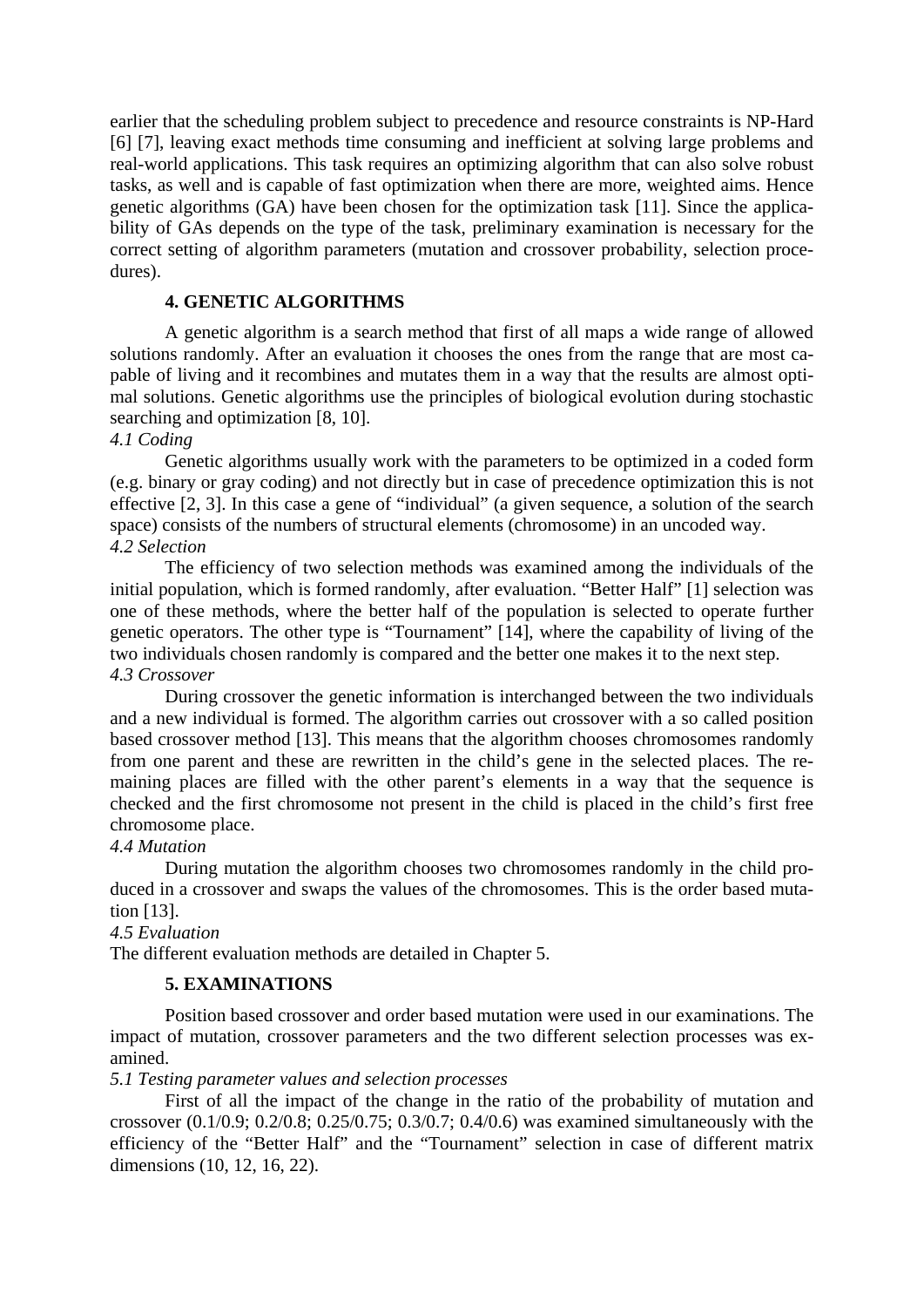#### *5.1. Evaluation*

During testing 1 time unit was uniformly assigned to the elements of the matrices. The aim of searching was to produce a sequence of structural element design the turnaround time of which is minimal. Turnaround time was calculated on the basis of Equation (1) and the cycles were also taken into consideration.

$$
f(t) = T_{\Sigma} = \sum_{i=1}^{n} t_i
$$
 (1)

In this equation f(t) denotes the fitness function the minimum of which is to be found,  $T_{\Sigma}$  is the calculated time value, t<sub>i</sub> is the time dedicated to one structural element, while n stands for the number of structural elements.

## *5.2. Test results*

12 optimization processes were carried out during the tests. Efficiency was examined in the following way: the population number where the individual with the best fitness value appears was registered. Table 1 involves the average values (Av.) and the standard deviation (s) of the 12 optimizations.

| Mut. rate/ Crosso. rate | 0.1/0.9 |     |               |     | 0.2/0.8 |    |               |    | 0.25/0.75 |    |        |    | 0.3/0.7 |    |               |    | 0.4/0.6 |    |               |    |
|-------------------------|---------|-----|---------------|-----|---------|----|---------------|----|-----------|----|--------|----|---------|----|---------------|----|---------|----|---------------|----|
|                         | ⊺ourna- |     | <b>Better</b> |     | ourna-  |    | <b>Better</b> |    | ⊺ourna-   |    | Better |    | ⊺ourna- |    | <b>Better</b> |    | Tourna- |    | <b>Better</b> |    |
|                         | ment    |     | Half          |     | ment    |    | Half          |    | ment      |    | Half   |    | ment    |    | Half          |    | ment    |    | Half          |    |
| Matrix dim.             | Av.     | s   | Av.           | s   | Av.     | s  | Av.           | s  | Av.       | s  | Av.    | s  | Av.     | s  | Av.           | s  | Av.     | s  | A۷.           |    |
| 10                      | 22      | 14  | 15            |     | 19      | 12 | 32            | 30 | 21        | .5 | 20     |    | 13      | 8  | 32            | 18 | 17      |    | 14            |    |
| 12                      | 47      | 10  | 45            |     | 28      |    | 36            | 15 | 40        | 9  | 45     | 12 | 47      | 14 | 38            | 18 | 38      | 14 | 43            | 12 |
| 16                      | 63      | 13  | 60            | 10  | 36      | 5  | 33            |    | 42        |    | 40     |    | 51      | 14 | 49            | 19 | 49      |    | 51            | 10 |
| 22                      | 700     | 100 | 750           | 100 | 380     | 20 | 400           | 20 | 220       | 18 | 320    | 20 | 200     | 15 | 300           | 15 | 180     | 31 | 250           | 30 |

Table 1 Optimization results



Figure 7 Efficiency of selection processes

Figure 7 illustrates the average values (shown in Table 1) of two selected combinations (0.2/0.8 and 0.4/0.6). The efficiency (the population value where the best fitness was achieved) of the two selection procedures are graphed as a function of the matrix dimension in case of the above mentioned two mutation/crossover combination.

The number of relations in the matrices was determined on the basis of the dimension so that the almost same filling was provided. The number of relations was set to be one and a half